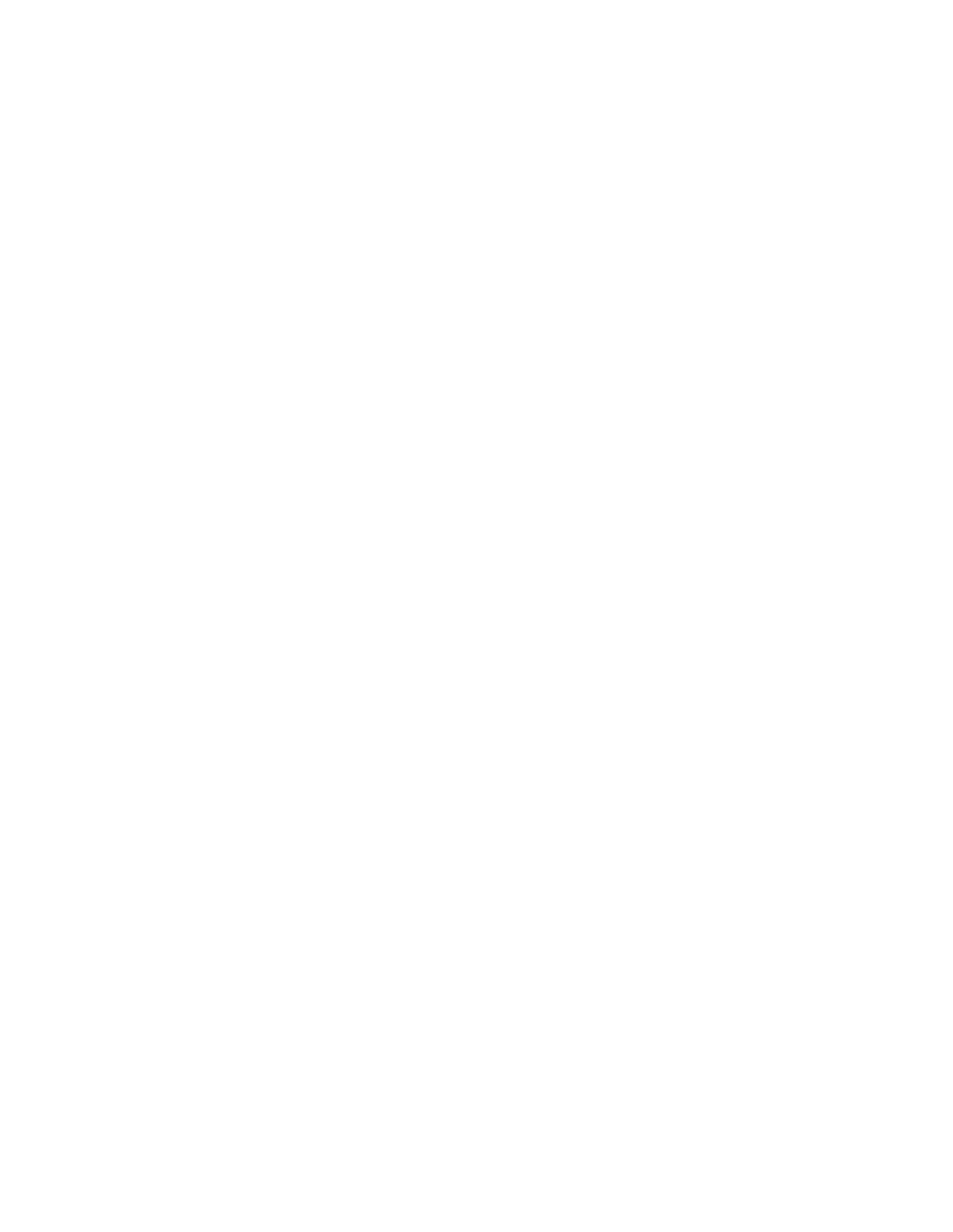

## **Who Needs a Creed?**

Man I was at primary school in the British state<br>school system many years ago, it was still the norm<br>not only to teach pupils the Apostles' Creed, but also<br>to be use them regits it in also. I solving bask on that experienc school system many years ago, it was still the norm not only to teach pupils the Apostles' Creed, but also to have them recite it in class. Looking back on that experience brings many thoughts to mind.

On the one hand, it is almost incredible to think that a state education system could require all pupils to learn such an overtly Christian statement of faith by heart. Such a thing would be inconceivable today—as much because it meant learning something by heart (or "by rote," as opponents of the practice like to say) as for the fact that it happened to be Christian. But on the other hand, the act of standing and reciting the creed had something of the feel that the daily act of pledging allegiance to the flag must have for many American school children. The words rolled off our tongues, but we had little or no understanding of their meaning or true appreciation of their significance. My guess is that the same is true for many churches where the practice of reciting the creed is still in vogue today. That raises the question, "Who needs a creed?"

The answer to that question from many in the broad sweep of Christendom would probably be, "Not us!" Such ancient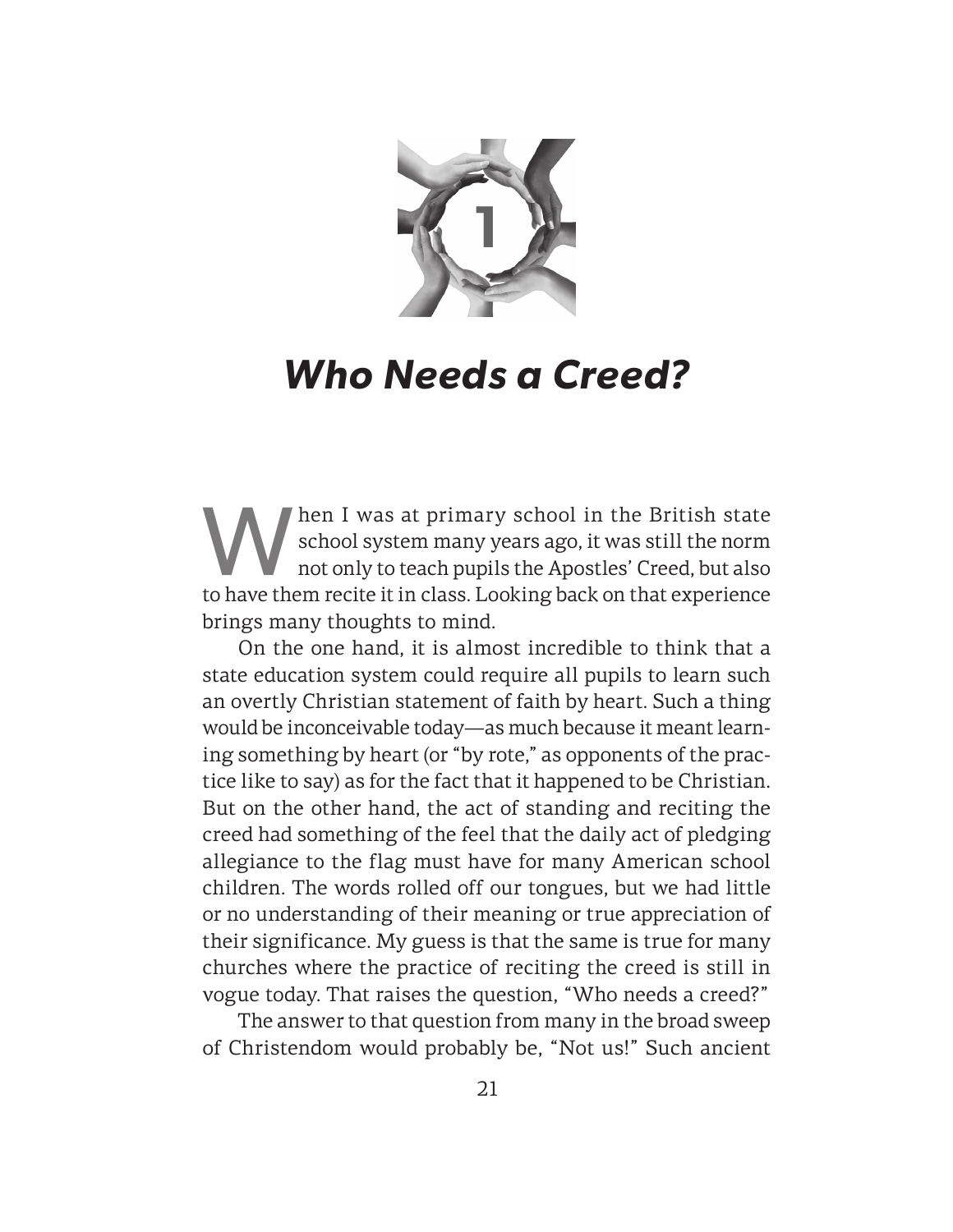#### OUR CREED

documents are seen at best as outdated and at worst as irrelevant in an age that is more interested in the present than the past, and in which the very idea of beliefs that are fixed is tantamount to sacrilege. That may be the majority view—in a *de facto*, if not conscious sense—but that does not mean it is right. The church is always confessing its beliefs whether it realizes that to be the case or not; the issue is whether or not the beliefs we confess reflect those that are authentically Christian. There is a perennial need for such views to be challenged, ultimately for the sake of the gospel.

This point came home to me more than ever in the congregation and community I served on the edge of inner-city London. Within the church there was a wide cross section of people from all sorts of backgrounds. At one end of the spectrum were those who were well grounded in their faith after years of teaching and study. At the other end were those who came to Sunday services and mid-week groups but who had not the faintest clue of what Christianity is all about. And in between was everyone else! On top of that there was the local parish: a diverse community with all shades of religious belief, including no belief at all. People generally were suspicious about church—especially a church that had the word "evangelical" on its sign. So where were we to begin to address such an array of needs? It may come as more than a little surprise to learn that the Apostles' Creed provided a very useful tool—one that is able to help us understand and spread the gospel in all sorts of life circumstances. Let me suggest a number of ways in which that proves to be the case.

## The Creed Helps Us Wrestle with the Challenge of Articulating the Faith

The very notion of "creed" immediately suggests the idea of expressing belief. In the barest sense it is an expression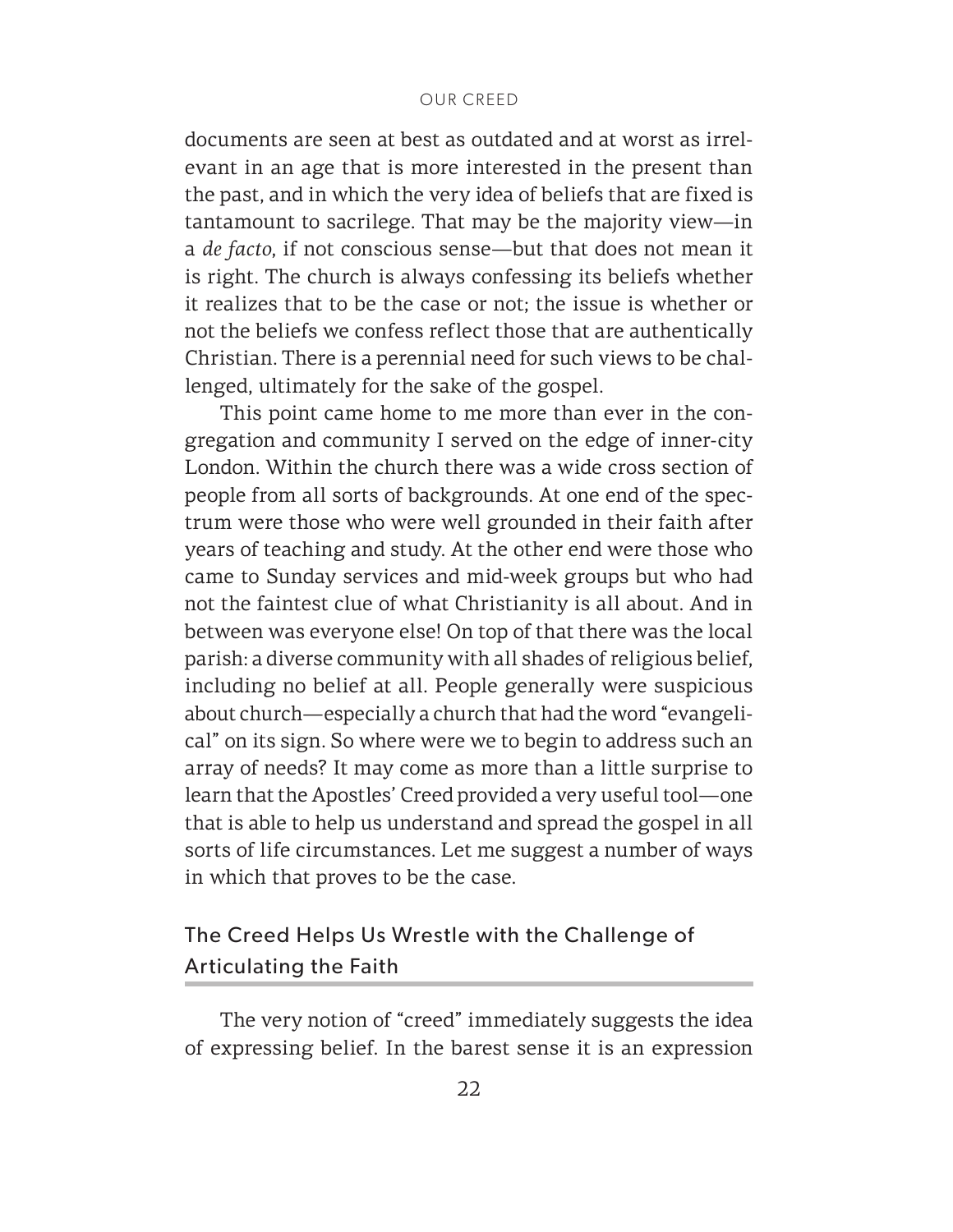of truth in abstraction: "This is what Christians believe." But historically there was more to it than that. The Latin verb *credo*, from which "creed" is derived, carries a more personal and existential connotation. Hence, several major creeds begin with the words "I believe *in*"—in the sense of placing confidence in, or relying on, particular truths. The Apostles' Creed spells out the truths a person must believe in if he or she is to be a Christian.

The creed's history says a lot about its purpose. Even though legend had it that the original authors of this statement of faith were the twelve Apostles—each one contributing one of its twelve constituent parts—the reality is that it evolved from a number of earlier statements of faith. The main antecedent was the so-called Old Roman Creed; but that in turn seems to have been an evolution of two other documents: the *Epistula Apostolorum* and what has come to be known as *Der Bazileh* papyrus—probably part of an Egyptian communion liturgy. Each of these in their own historical settings was an attempt to articulate the faith crisply and clearly for seekers and catechumens.

Those who framed these various statements of faith were simply following the pattern found in Scripture itself. From the simplest article of faith found in the Great *Shema*— "Hear, O Israel, the Lorp our God, the Lorp is one" (Deut. 6:4)—right through to the *Carmen Christi* of Philippians 2, the Bible offers multiple examples of summaries and confessions of its own teachings. In this the Bible shows us that its teaching has to be systemized if it is to make sense to us.

Church historian Philip Schaff, in his magisterial *The Creeds of Christendom*, quotes Martin Luther commending the Apostles' Creed by saying, "Christian truth could not possibly be put into a shorter and clearer statement." Schaff himself comments, "As the Lord's Prayer is the Prayer of prayers, the Decalogue the Law of laws, so the Apostles' Creed is the Creed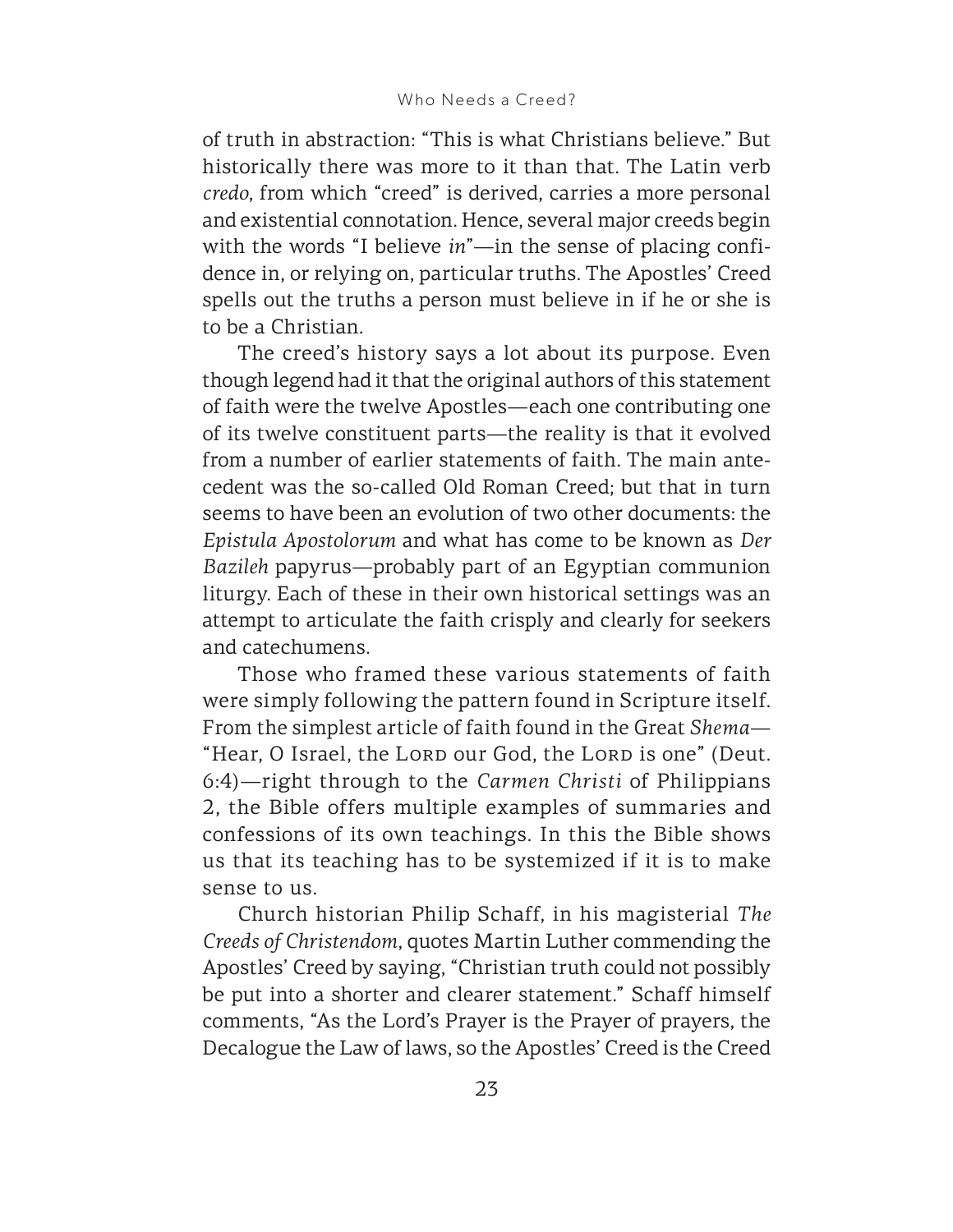of creeds."1 The challenge the creed presents to the church in the twenty-first century is to use it as a framework for expressing these time-honored truths that are essential to Christian faith for the world of our day.

#### The Creed Provides a Tool for Teaching the Faith

It has been said that the Apostles' Creed was the Alpha course, or Christianity Explored course of its day. That isn't far from the truth. Successive generations have come up with their own tools for presenting the main teachings of the Bible, but the Apostles' Creed is the mother of them all. It sets the principle and provides a paradigm for what needs to be taught.

J. I. Packer's book *I Want to Be a Christian*<sup>2</sup> is a fairly recent example of how the creed can continue to function as an effective teaching tool in a contemporary church setting. Packer uses the creed as a framework for exploring each tenet of the faith in such a way as to lead young Christians to see the essence of what is meant, while at the same time providing pointers for those who want to dig deeper.

At an even more basic level, the simple practice of memorizing the creed and reciting it publicly still has enormous merit—especially in an age when memorizing anything is deemed passé. In the syllabus of what every child ought to learn by heart, the Apostles' Creed must take its place as a core component alongside the list of books of the Bible, Ten Commandments, and the Lord's Prayer. And if adults haven't got there yet, it's never too late to start.

The creed is a wonderfully versatile tool for instruction. It has a use with children, seekers, new converts, and those who realize that no matter how long we may have been in the

<sup>1.</sup> Philip Schaff, *The Creeds of Christendom, with a History and Critical Notes*, 3 vols. (1877; repr., Grand Rapids: Baker, 1993). Schaff's comment can be found at 1:14. Luther's quote appears at 1:15n2.

<sup>2.</sup> J. I. Packer, *I Want to Be a Christian* (Eastbourne, UK: Kingsway Publications, 1977).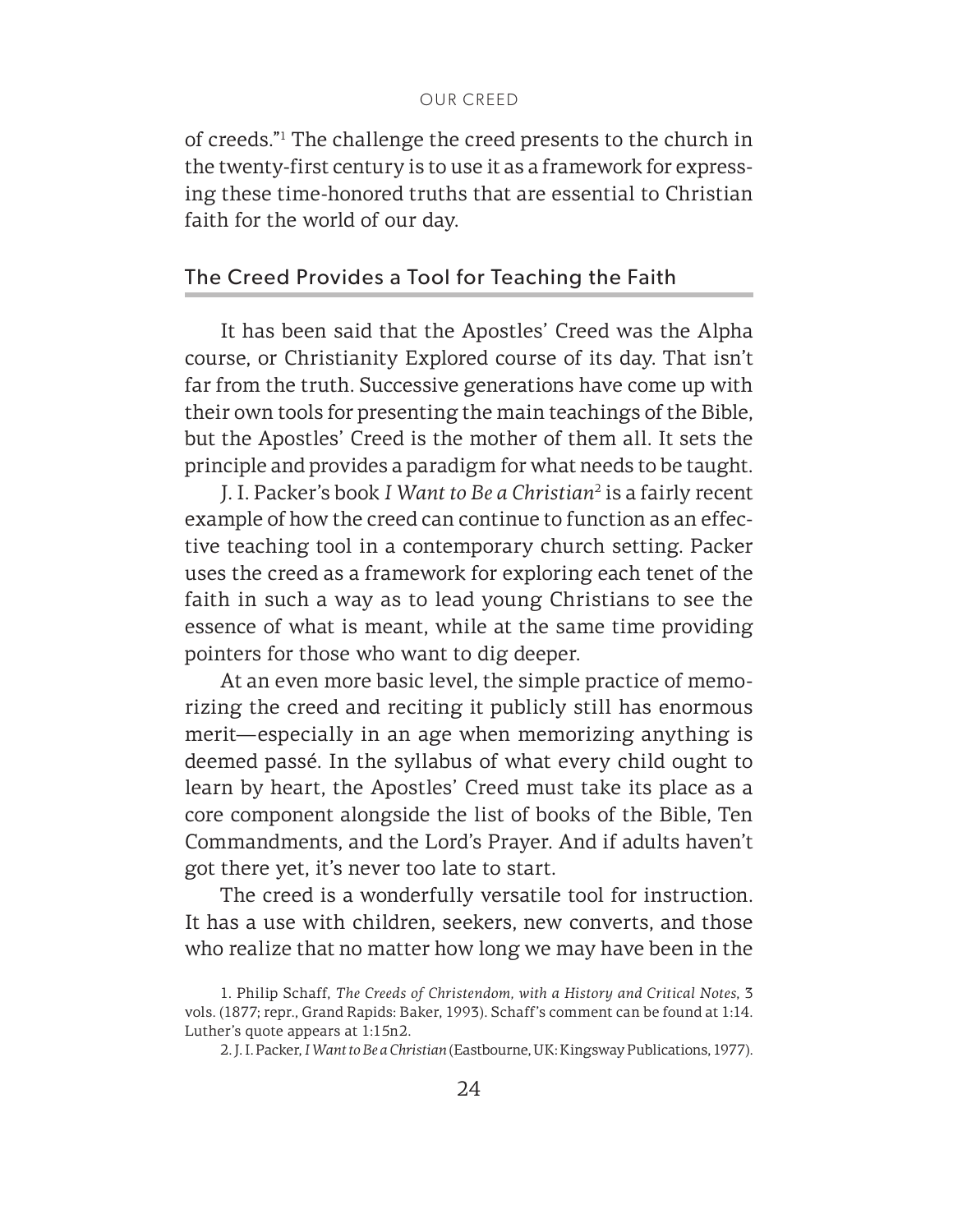faith, we can always discover new depths even in the most familiar truths.

### The Creed Makes Us Focus on the Heart of the Faith

There is always a temptation to get lost in the minutiae of what the Bible teaches—as is seen in all too many of the distractions and controversies of the New Testament church and the church generally throughout its history. Nowhere was this tendency more damaging than in the church at Corinth, and the apostle Paul's response to such distractedness is timeless. He reminds Corinthians of what he had taught them in the first place: "What I received I passed on to you as of first importance" (1 Cor. 15:3)—here are the core teachings that form the bedrock of the Christian Faith.

So as the creed spells out the sum of saving knowledge for the early church, it takes us first and foremost to the God of the Bible in all his uniqueness and glory. His uniqueness lies in the fact that he is Trinity and his greatest glory is seen in the salvation he provides at such extraordinary cost through his own Son. Grasping this is the theological equivalent of finding the "holy grail" of science: the theory of everything (except that theology seeks to express not a theory, but the God-given truth that is the key to everything).

In an age when evangelical Christianity is rapidly losing its way in a maze of "steps to salvation" and myriad books and sermons on the "how to" of the Christian life, the creed brings us back to the heart of both the gospel and the faith: God himself.

### The Creed Guards the Gospel against Distortions of the Faith

Historically, creeds have had a double function: to serve as both a fence and a foundation. They serve as the latter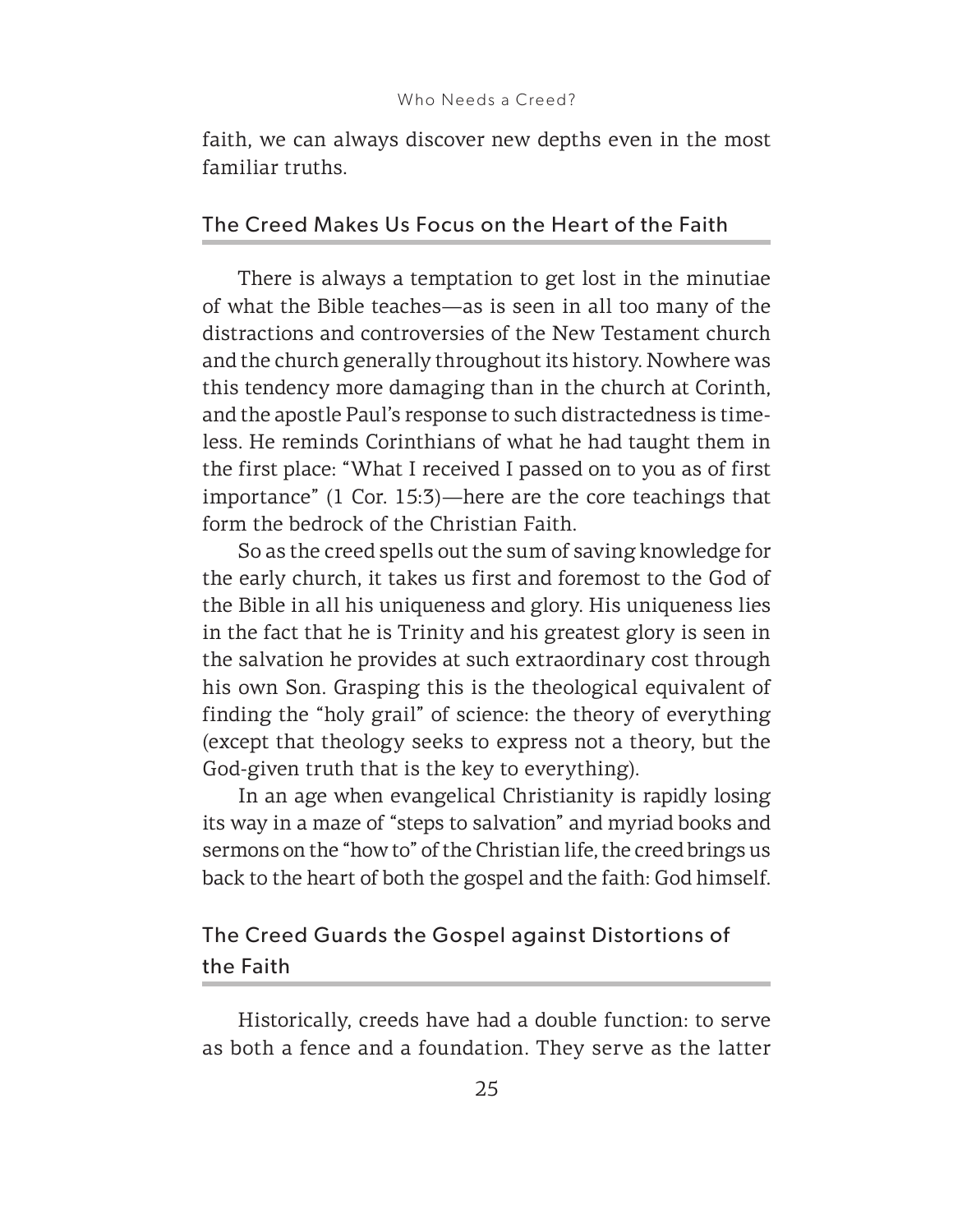in that they crystallize the essence of all a person needs to know for life and salvation—that inevitably is more than just a "simple gospel." In that sense creeds provide a foundation for the church, since the church is the community of the redeemed and is built on the teaching "of the apostles and prophets with Christ Jesus himself as the chief cornerstone" (Eph. 2:20). The Apostles' Creed encapsulates positively what the essence of that teaching is.

The sad reality of course is that the community of the redeemed has been plagued not merely from without, but more often from within by distortions of that teaching. So creeds have been formulated to provide a fence to guard the church against such aberrations. It is noteworthy that the most insidious distortions of the faith that threatened the church in the early centuries of its existence concerned the doctrine of God himself—whether as Trinity, or in the mystery of the incarnation. It is understandable, therefore, that the Apostles' Creed is particularly concerned to secure that fence, given the era in which it was framed.

It would be nice to think that almost twenty centuries later, the church no longer needs to go over these elementary teachings of the faith again; but it does. Whether through the assault of open theism or well-meaning ignorance, the truths enshrined in the creed still need to be guarded, and the creed itself continues to be a most effective way to do so.

#### The Creed Shows the Need for Personal Faith

In every generation, perhaps the greatest threat to the church and the teachings on which she stands is that of the slide into nominalism. Paul warns Timothy that the Last Days will be characterized by those (in the church) who have a "form of godliness" but who deny its power (2 Tim. 3:5). He warns against these people in the strongest possible terms.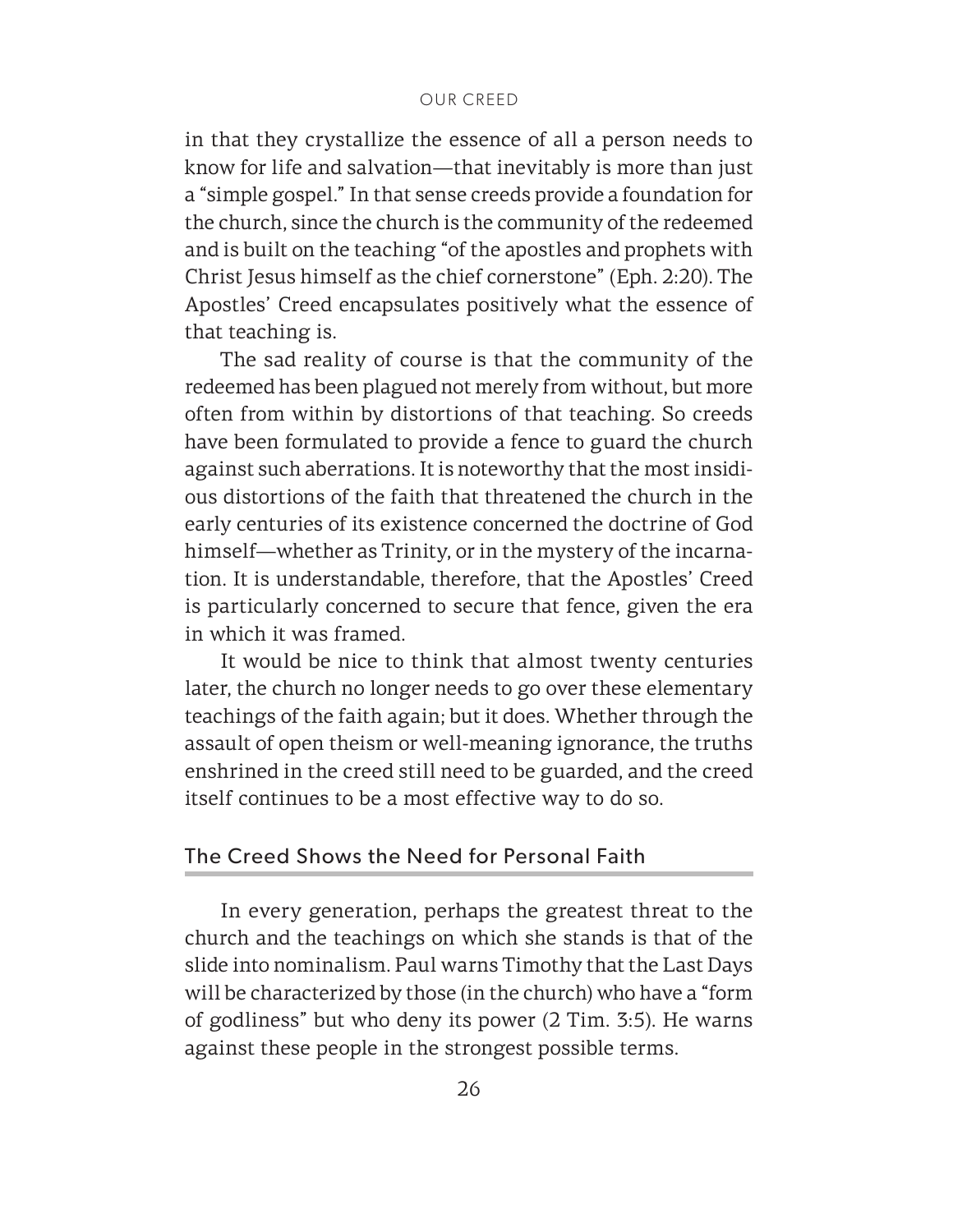This is a danger that lurks most subtly in the Reformed community, where we are inclined to lay great store on scholarship and precision. Such an environment can be paradise for the kind of people Paul is warning us about—especially those who delight in controversy. The essence of Christianity that is authentically Reformed is its concern for authentic experience. The experiential Calvinism of the Reformation and Puritan eras was driven by the conviction that all truth leads to godliness. The study of theology can never be merely academic.

The first three words of the Apostles' Creed embed that conviction at the very centre of the truths it goes on to confess. It is only as we declare our belief *in* this God and all that he has done that we can actually know him along with all the benefits he promises in the gospel. There is a piety reflected in the creed that is key to understanding its truths and making them live for the church and all its members: the piety of genuine personal faith.

STUDY QUESTIONS

Many times in Christian history people have used the slogan, "No Creed but the Bible!" At face value this sounds very commendable—not least because all too often the statements of faith produced by churches have either been born out of disagreements, or have caused them. How, then, can we justify documents like the Apostles' Creed?

This opening study will not only provide the opportunity to think about and discuss that question, but will also point to some key passages in the Bible that help to answer the question more directly.

1. How would you respond to someone who used the slogan, "No Creed but the Bible"?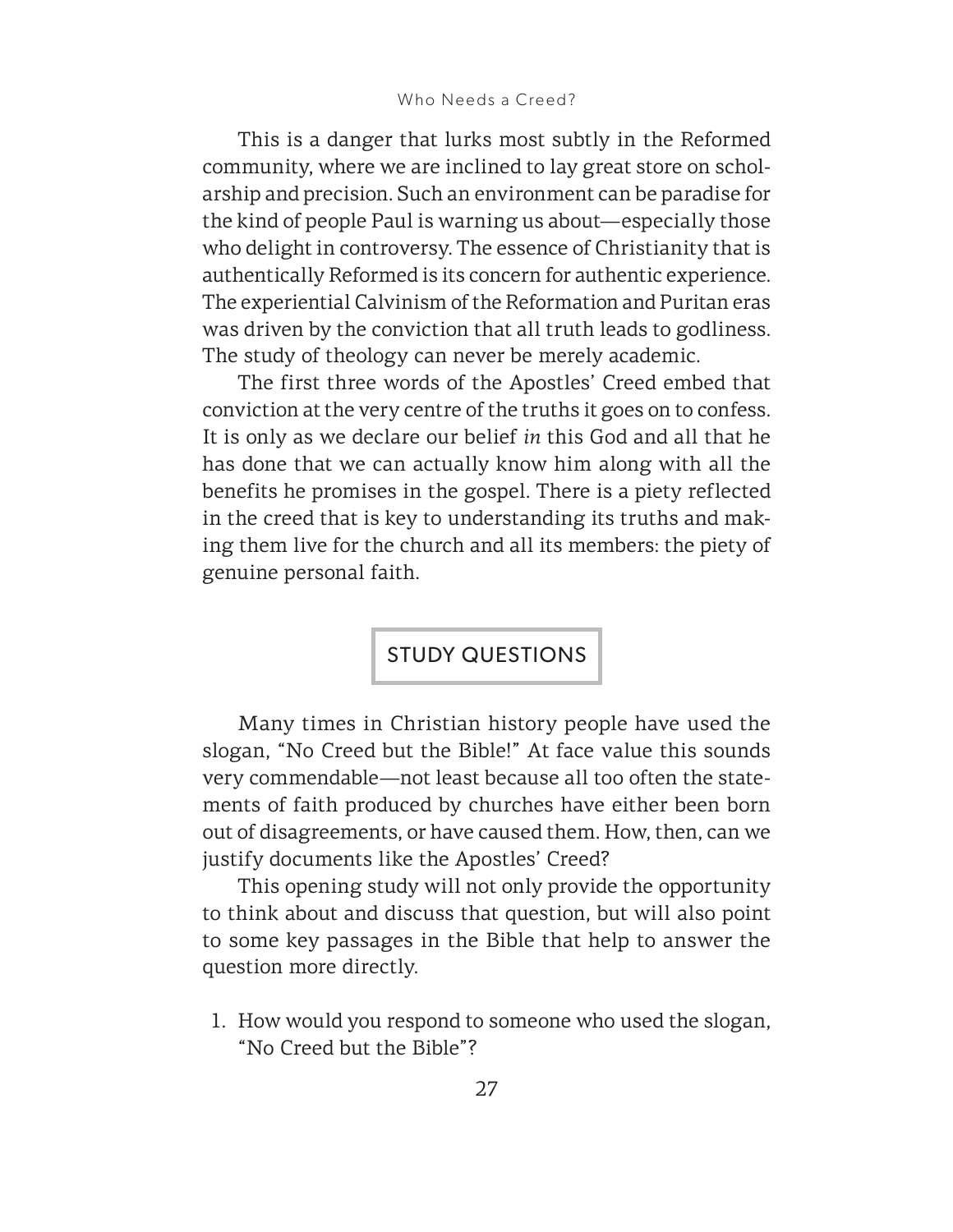- 2. Look up 2 Timothy 1:13–14. Paul has just spoken of his role as a "herald, apostle and teacher" of the gospel (v. 11) and he now describes the essence of what he has taught Timothy as "the pattern of sound teaching."
	- a. Why does Paul say that his teaching is "sound"? (The word he uses also means "healthy.")
	- b. Why does he describe it as the "*pattern* of sound teaching"?
	- c. How should this help Christians to be alert to interpretations of the Bible that are unsound?
	- d. Why does this pattern of teaching need to be kept "with faith and love in Christ Jesus"?
	- e. Paul also calls this pattern of teaching "the good deposit": why does Timothy (and why do Christians through the ages) need the Holy Spirit's help to guard this deposit?
	- f. In what sense is the Apostles' Creed a "pattern of sound teaching"?
- 3. Look up 2 Timothy 2:2. Paul is still talking about the essence of the teaching he has passed on to Timothy but now speaks of how that same teaching is to be passed on through the generations that follow.
	- a. What did it mean for Timothy to "entrust to reliable men" what he had heard Paul teach publicly?
	- b. Why was it important for these men not only to be "reliable" but "qualified to teach others" as well?
	- c. How do summaries of the main elements in the Bible's teaching like the Apostles' Creed help us to pass on the heart of the Christian message from generation to generation?
- 4. In what ways does the creed function as a "fence and a foundation" for the core teachings of the Bible?